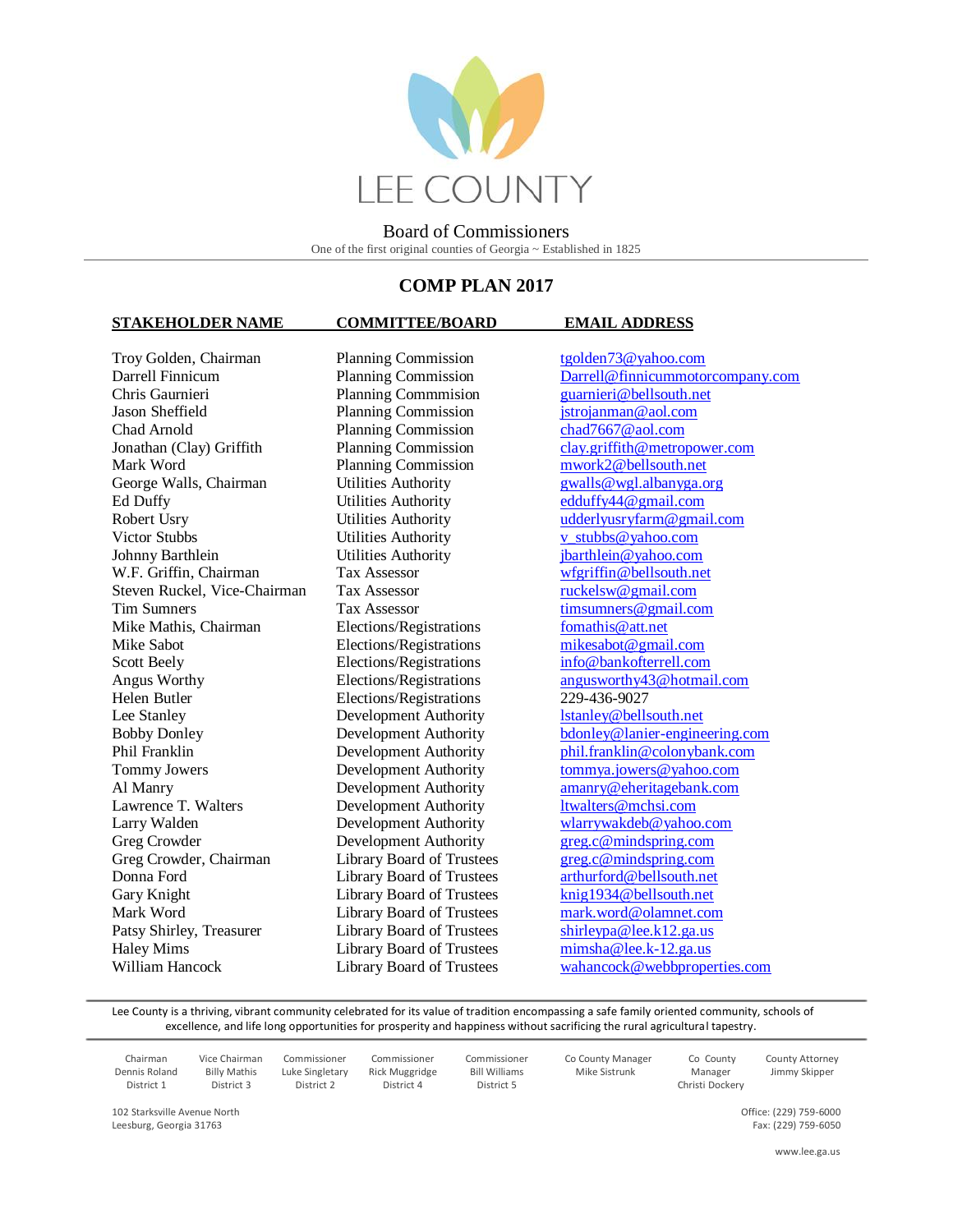

### **STAKEHOLDER NAME COMMITTEE/BOARD EMAIL ADDRESS**

Lee Johnston DARTS Citizen Transportation Ryan Carr Parks & Rec Authority Brenda Morris Board of Equalization Connie Boss Board of Equalization Michelle Kilpatrick Board of Equalization

Floyd Perdue, Chairman Housing Authority 229-439-8665 Latrisha Bell Housing Authority 229-869-9000 (No Email) Jennifer Johnston Housing Authority [blajenjo@gmail.com](mailto:blajenjo@gmail.com) James C. Ivey, Jr. **Housing Authority** icivey 34 @ att.net Kerrie Davis **Housing Authority** [mrskerriedavis@yahoo.com](mailto:mrskerriedavis@yahoo.com) Ellen Phelps **Health Board** [phelps.ellem@gmail.com](mailto:phelps.ellem@gmail.com) Dr. Robert Clay **Health Board** [rabaclay@sowega.net](mailto:rabaclay@sowega.net) Patricia Tharp Health Board [tptpatricia@bellsouth.net](mailto:tptpatricia@bellsouth.net) John E. Vance, M.D. Health Board [edward.vance@aaphc.org](mailto:edward.vance@aaphc.org) Jennifer Goode Family/Children Svcs [goodeje@gmail.com](mailto:goodeje@gmail.com) Charles Moore Family/Children Svcs [chrlmoo@aol.com](mailto:chrlmoo@aol.com) Pastor Malden Batten Family/Children Svcs [tbatten@lee.ga.us](mailto:tbatten@lee.ga.us) Joyce Lowthian Family/Children Svcs [jlowthiam@lee.ga.us](mailto:jlowthiam@lee.ga.us) Bobby Watkins Family/Children Svcs [bwatkins@lee.ga.us](mailto:bwatkins@lee.ga.us) Glenda Battle SWGRC gbattle 12@bellsouth.net Dwight Hickman SWGRC [pops31049@yahoo.com](mailto:pops31049@yahoo.com) Dr. Peter A. Ngwafu, Chairman DARTS Citizen Transportation [peter.ngwafu@asurams.edu](mailto:peter.ngwafu@asurams.edu)<br>Lee Johnston DARTS Citizen Transportation ln0829@bellsouth.net Joey Davenport **DARTS** Technical *[jdavenport@lee.ga.us](mailto:jdavenport@lee.ga.us)* Winston Oxford Joint Development Authority [winstono@lee.ga.us](mailto:winstono@lee.ga.us) Heather Jones, Treasurer Community Foundation<br>
Ryan Carr Parks & Rec Authority bull 10163@ gmail.com Tim Holley **Parks & Rec Authority** [tholley@thestaffingpeople.net](mailto:tholley@thestaffingpeople.net) Jamie Knight Parks & Rec Authority [jamieknight@sbandtbank.com](mailto:jamieknight@sbandtbank.com) Jacob Baker Parks & Rec Authority [jbaker02456@hotmail.com](mailto:jbaker02456@hotmail.com) Trish Batten **LC Human Resources** that the equal to the equal to the equal to the equal to the equal to the equal to the equal to the equal to the equal to the equal to the equal to the equal to the equal to the equal to t George Johnson Impact Fee Advisory [navynole1212@gmail.com](mailto:navynole1212@gmail.com) Jack Daniel Garrett Impact Fee Advisory [jackdanielgarrett@gmail.com](mailto:jackdanielgarrett@gmail.com) Ken Greene, DVM Veterinarian Animal Control [philemaanimalclinic@gmail.com](mailto:philemaanimalclinic@gmail.com) Ben Roberts **Animal Control** [ben.roberts@lee.ga.us](mailto:ben.roberts@lee.ga.us) Jenny Crisp Animal Control [crc1865@att.net](mailto:crc1865@att.net) Carl Emerson Behavioral Health & Development 229-432-1543

Lee County is a thriving, vibrant community celebrated for its value of tradition encompassing a safe family oriented community, schools of excellence, and life long opportunities for prosperity and happiness without sacrificing the rural agricultural tapestry.

| Chairman<br>Dennis Roland<br>District 1 | Vice Chairman<br><b>Billy Mathis</b><br>District 3 | Commissioner<br>Luke Singletary<br>District 2 | Commissioner<br>Rick Muggridge<br>District 4 | Commissioner<br><b>Bill Williams</b><br>District 5 | Co County Manager<br>Mike Sistrunk | Co County<br>Manager<br>Christi Dockery | <b>County Attorney</b><br>Jimmy Skipper |
|-----------------------------------------|----------------------------------------------------|-----------------------------------------------|----------------------------------------------|----------------------------------------------------|------------------------------------|-----------------------------------------|-----------------------------------------|
|-----------------------------------------|----------------------------------------------------|-----------------------------------------------|----------------------------------------------|----------------------------------------------------|------------------------------------|-----------------------------------------|-----------------------------------------|

102 Starksville Avenue North Leesburg, Georgia 31763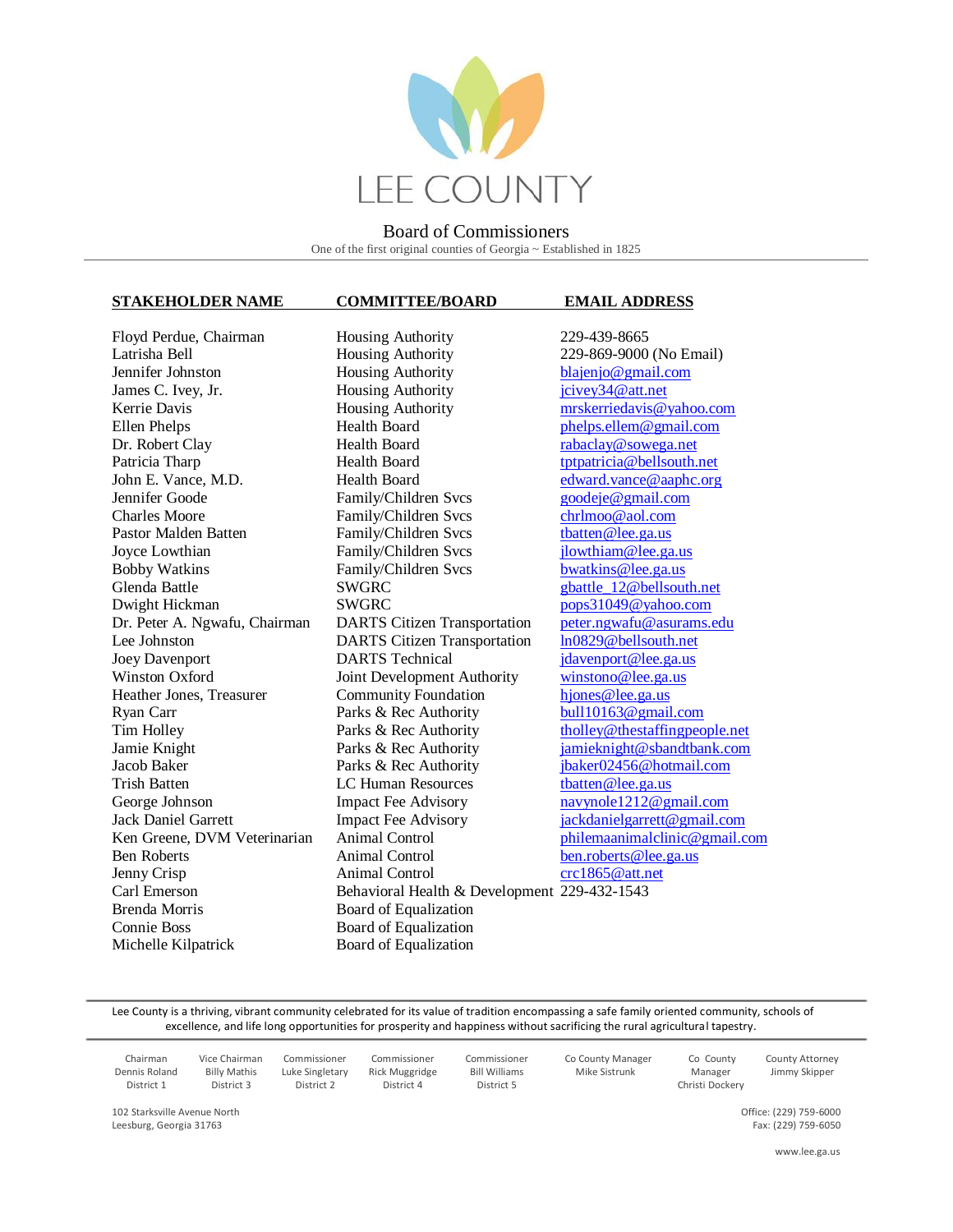

## **STAKEHOLDER NAME COMMITTEE/BOARD EMAIL ADDRESS**

Joseph Marshall Board of Equalization Elizabeth Ringel Usry Board of Equalization Bob Alexander **City Manager** alexander leesburg@att.net Christi Dockery LC Co County Mgr cdockery. @lee.ga.us Mike Sistrunk **LC Co County Mgr** msistrunk @lee.ga.us Billy Mathis, Vice-Chairman LCBOC District 3 [mathislaw@att.net](mailto:mathislaw@att.net) Luke Singletary, Commissioner LCBOC District 2 [luke.singletary@lee.ga.us](mailto:luke.singletary@lee.ga.us) Rick Muggridge, Commissioner LCBOC District 4 [rick@dwbinsurance.com](mailto:rick@dwbinsurance.com) Bill Williams, Commissioner LCBOC District 5 willc<u>pa@aol.com</u><br>
Debra Long, Mayor Pro Tem City of Leesburg debramlong@yahoo.com Debra Long, Mayor Pro Tem City of Leesburg Judy Powell, Mayor Pro Tem City of Leesburg in the independent of pullsouth.net Richard Bush, Councilman City of Leesburg yvonnebush @bellsouth.net Rufus Sherman, Councilman City of Leesburg<br>Billy Breeden, Councilman City of Leesburg Billy Breeden, Councilman City of Leesburg [billhbreeden@bellsouth.net](mailto:billhbreeden@bellsouth.net) Bob Wilson, Councilman City of Leesburg 229-894-7509 No Email Sara Clark Clerk Superior Court [sclark@lee.ga.us](mailto:sclark@lee.ga.us) Susan Smith Tax Commissioner [ssmith@lee.ga.us](mailto:ssmith@lee.ga.us) Veronica Johnson Elections/Voter Registration [vjohnson@lee.ga.us](mailto:vjohnson@lee.ga.us) Rucker Smith Superior Court Judge [Ruckersmith@bellsouth.net](mailto:Ruckersmith@bellsouth.net) James Sizemore Superior Court Judge wisizemorejr@gmail.com Jimmy Brown Superior Court Judge [judgejimmiehbrown@gmail.com](mailto:judgejimmiehbrown@gmail.com) Melanie Gahring Probate Court Judge [melaniegahring@lee.ga.us](mailto:melaniegahring@lee.ga.us) Jim Thurman Magistrate Court Judge Reggie Rachals Sheriff rrachals **Constanting Reggie Rachals** Sheriff rrachals **rrachals** *e* Louis Lamb Assistant District Attorney lamb@pacga.org<br>
Ronald Rowe Coroner Coroner captainrhr@aol.co Dr. Jason Miller, Superintendent Board of Education millerja @lee.k12.ga.us Sylvia Vann, Vice Chairperson Board of Education [vannsy@lee.k12.ga.us](mailto:vannsy@lee.k12.ga.us) Robert Usry, District 1 Board of Education [usryo@lee.k12.ga.us](mailto:usryo@lee.k12.ga.us) Claire Lang, District II Board of Education langel@lee.k12.ga.ua Louis Hatcher, District III Board of Education [hatcherlo@lee.k12.ga.us](mailto:hatcherlo@lee.k12.ga.us)

Coroner [captainrhr@aol.com](mailto:captainrhr@aol.com)

Lee County is a thriving, vibrant community celebrated for its value of tradition encompassing a safe family oriented community, schools of excellence, and life long opportunities for prosperity and happiness without sacrificing the rural agricultural tapestry.

> Commissioner Bill Williams District 5

Commissioner Rick Muggridge District 4

| Chairman      |  |  |  |  |
|---------------|--|--|--|--|
| Dennis Roland |  |  |  |  |
| District 1    |  |  |  |  |

Billy Mathis District 3

Vice Chairman

Commissioner Luke Singletary District 2

102 Starksville Avenue North Leesburg, Georgia 31763

 Co County Manager Mike Sistrunk

County Attorney Jimmy Skipper

Co County Manager Christi Dockery